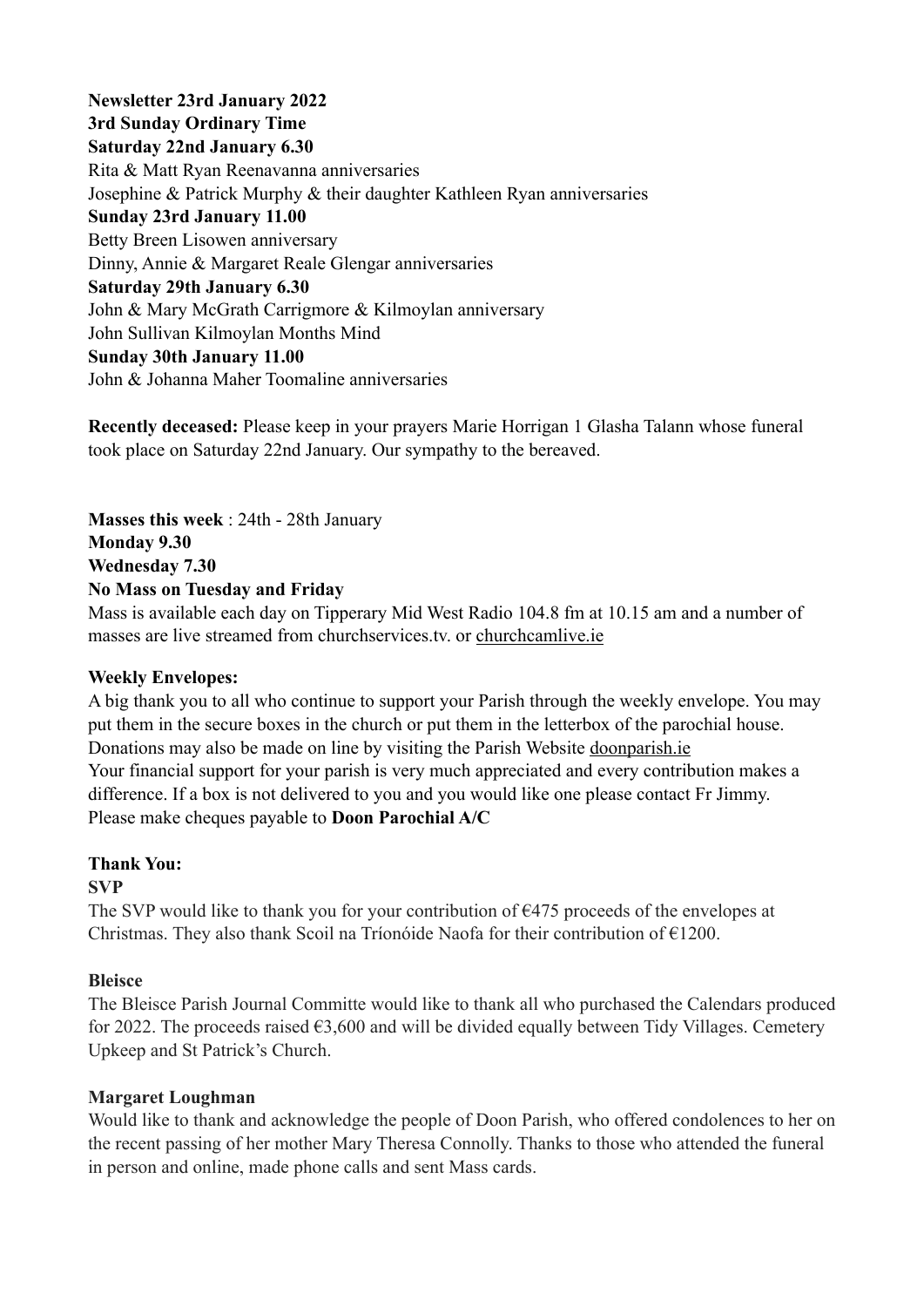**The Legion of Mary:** weekly meetings take place in the Pastoral Centre on Tuesday evenings at 7.00 pm. New members most welcome.

**Local taxi service:** covering Cappamore, Doon , Cappawhite, Pallasgrean etc. Limerick junction train transfers, Hospital appointments, g.p. visits, shopping , limerick city , Tipperary town. Phone 0851001381.

# **Doon Community Council Notes:**

**For bookings of hall or Astro Turf pitch:** please text/phone 085 755 7318. Bookings must be made in advance. Please follow the most up to date government guidelines on COVID-19 if using the facilities.

### **Elections**

Doon Community Council Election: An election to form a new committee is underway. It will take place by direct postal vote. Voting papers with full details are being distributed to houses in the coming week and must be returned by post by Friday 4th February. New members and fresh ideas are needed. Take this opportunity to get involved and consider becoming part of the new committee.

**Line Dancing:** every Friday at 8.30pm in Doon Community Centre. Booking by text. Contact Pat 087 2577761.

### **Doon GAA Notes**

Lotto Numbers Monday January, 17th 2022 Lotto Tickets can be purchased in Doon at O'Sullivans Centra & Damien Richardson Butchers. Cut Off time for Online Sales is 8pm every Monday. Jackpot €13,800 Numbers Drawn 2-13-25-26. Two Match 3  $\omega \in 30$  each 1. Helen Roche, Liscaugh (Online). 2. Veronica Martin, Oola (Online). 10 Lucky Dips at  $\epsilon$ 20 each 1. A. Buckley c/o Donal. 2. Pádraig Sweeney, Lacka (Online). 3. Anne Marie Fitzgerald, Corbally (Online). 4. Cormac Ryan c/o Mike Ryan. 5. Caroline Thompson, Castleknock (Online). 6. Jack O'Brien c/o Centra. 7. John Cummins, Carrigmore (Online). 8. Morgan Crowe, Cooga (Online). 9. Peter Murnane, Pallasgreen. 10. Ann Fitzgerald, Gurtavalla (Online). Promoters Prize, €25: Teresa Lonergan. Next week's Jackpot €14,000. Draw will be held in Clubhouse on January 24th 2022.

# **Doon CBS Notes:**

Old Clothes Collection: Doon CBS Primary School needs your help! January is the perfect time to clear out those unwanted clothes in your wardrobes.